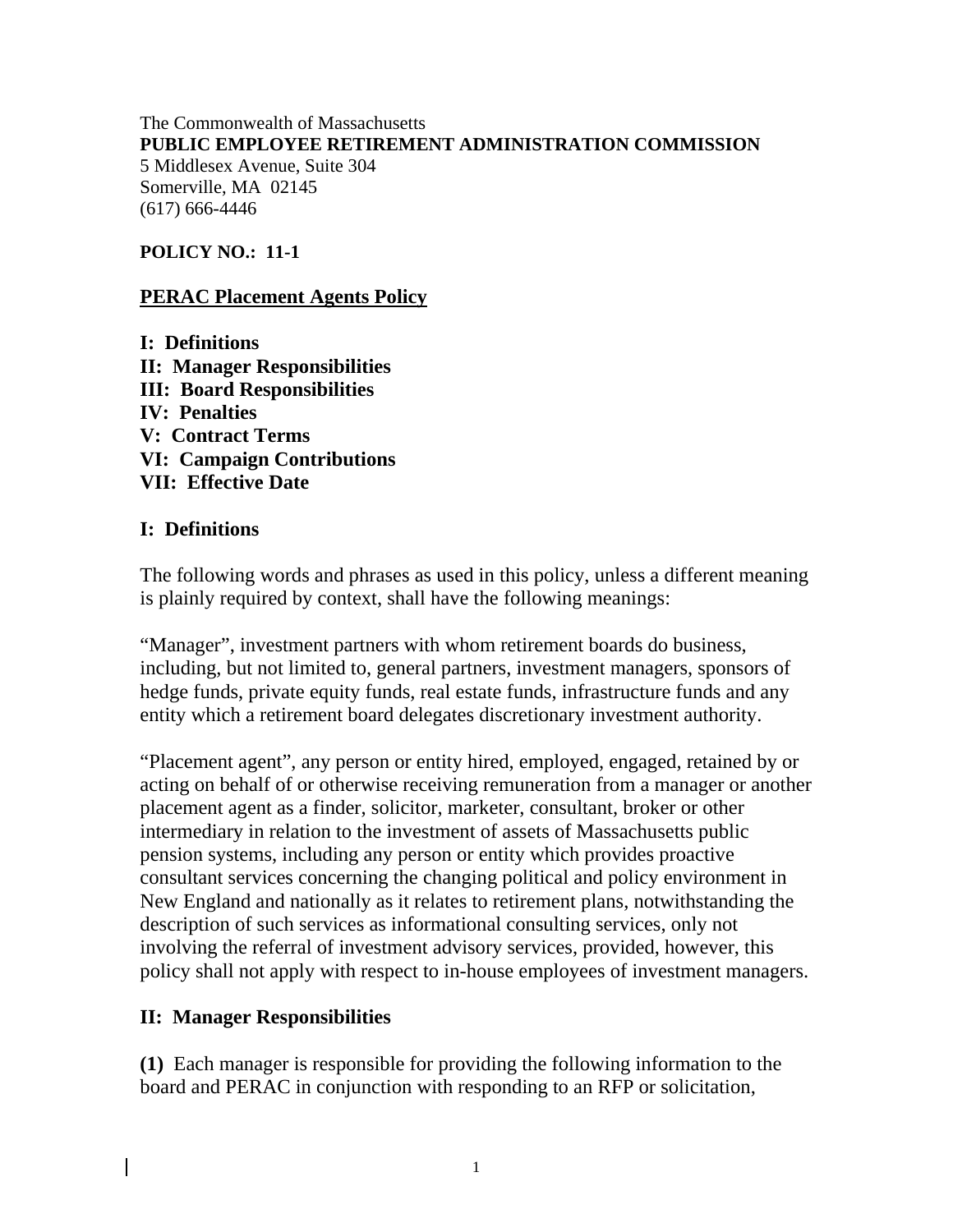commencing discussions relative to amending an agreement between the manager and the board, or entering into discussion, other than informal, general discussions, that may lead to any of the above referenced actions.

- **a.** a statement whether the manager or any principal, employee, agent or affiliate has compensated or agreed to compensate, directly or indirectly any person or entity to act as a placement agent in connection with investment by the Massachusetts public pension systems;
- **b.** a resume for each placement agent detailing the person's education, professional designations, regulatory licenses and investment and work experience. If any such person is a current or former member of a retirement board, employee or consultant or immediate family of such a person that fact should be specifically noted;
- **c.** a description of any and all compensation of any kind provided or agreed to be provided to a placement agent and/or entity acting as a placement agent in connection with investment by Massachusetts' public pension systems, including the nature, timing and value thereof;
- **d.** a description of the services to be performed by the placement agent and/or entity acting as a placement agent and a statement as to whether the placement agent is used by the manager with all prospective clients or only a subset of clients or only Massachusetts public pension fund clients;
- **e.** a written copy of any and all agreements between the manager and the placement agent and/or entity acting as a placement agent in connection with investment by Massachusetts' public pension systems;
- **f.** in the event that any current or former Massachusetts public pension system board members, employees, consultants or other service providers have suggested the retention of the placement agent, the names of any current or former Massachusetts public pension system board members, employees, consultants or other service providers who suggested the retention of the placement agent;
- **g.** a statement that the placement agent has a minimum of three years experience in the investment field; and,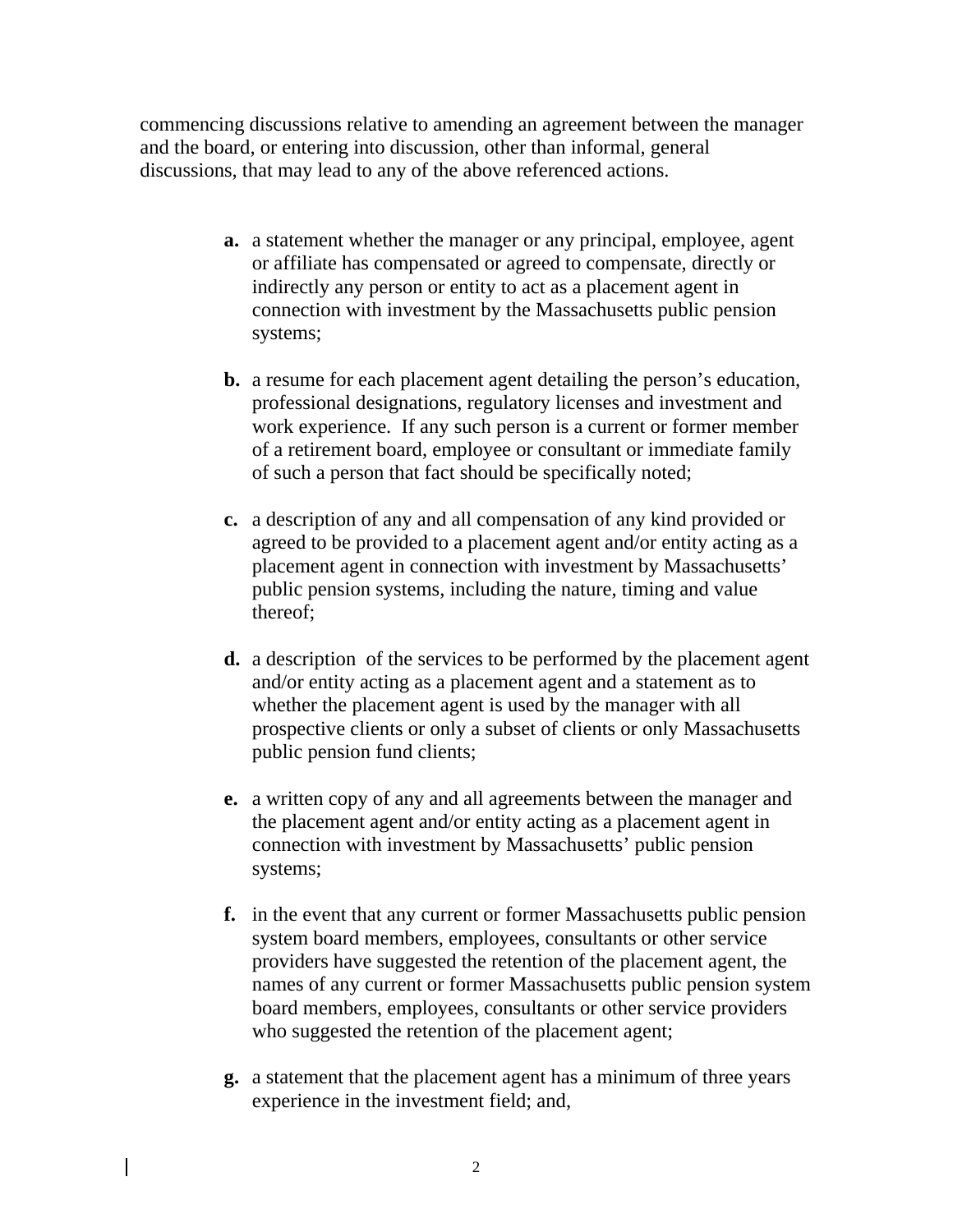**h.** a statement that the placement agent and/or entity acting as a placement agent is registered with the Securities and Exchange Commission or the Financial Industry Regulatory Authority, or, if appropriate, the Commodity Futures Trading Commission and the details of such registration.

# **III: Board Responsibilities**

**(1)** The retirement board is responsible for providing the following to managers and prospective managers:

- **a.** a copy of this policy and appropriate PERAC forms as part of the selection process for investment or engagement;
- **b.** a copy of this policy and appropriate PERAC forms at the time discussions are initiated with respect to amendment of agreements or other actions noted above;
- **c.** reviewing placement agent and/or entity acting as a placement agent information disclosures, in detail, as part of the due diligence process;
- **d.** compiling an annual report containing the names and amount of compensation agreed to be provided to each placement agent and/or entity acting as a placement agent by each manager as reported in the placement agent information disclosures and disclosing the report to the public by posting on the board website and/or posting in a readily accessible site at the retirement board offices;
- **e.** reporting to PERAC any material violations of this policy as soon as practicable after discovery of such violations.

### **IV: Penalties**

- **(1)** PERAC shall withhold regulatory approvals and acknowledgments if:
	- **a.** the placement agent and/or entity acting as a placement agent information disclosure or other information reveals that the placement agent and/or entity acting as a placement agent that the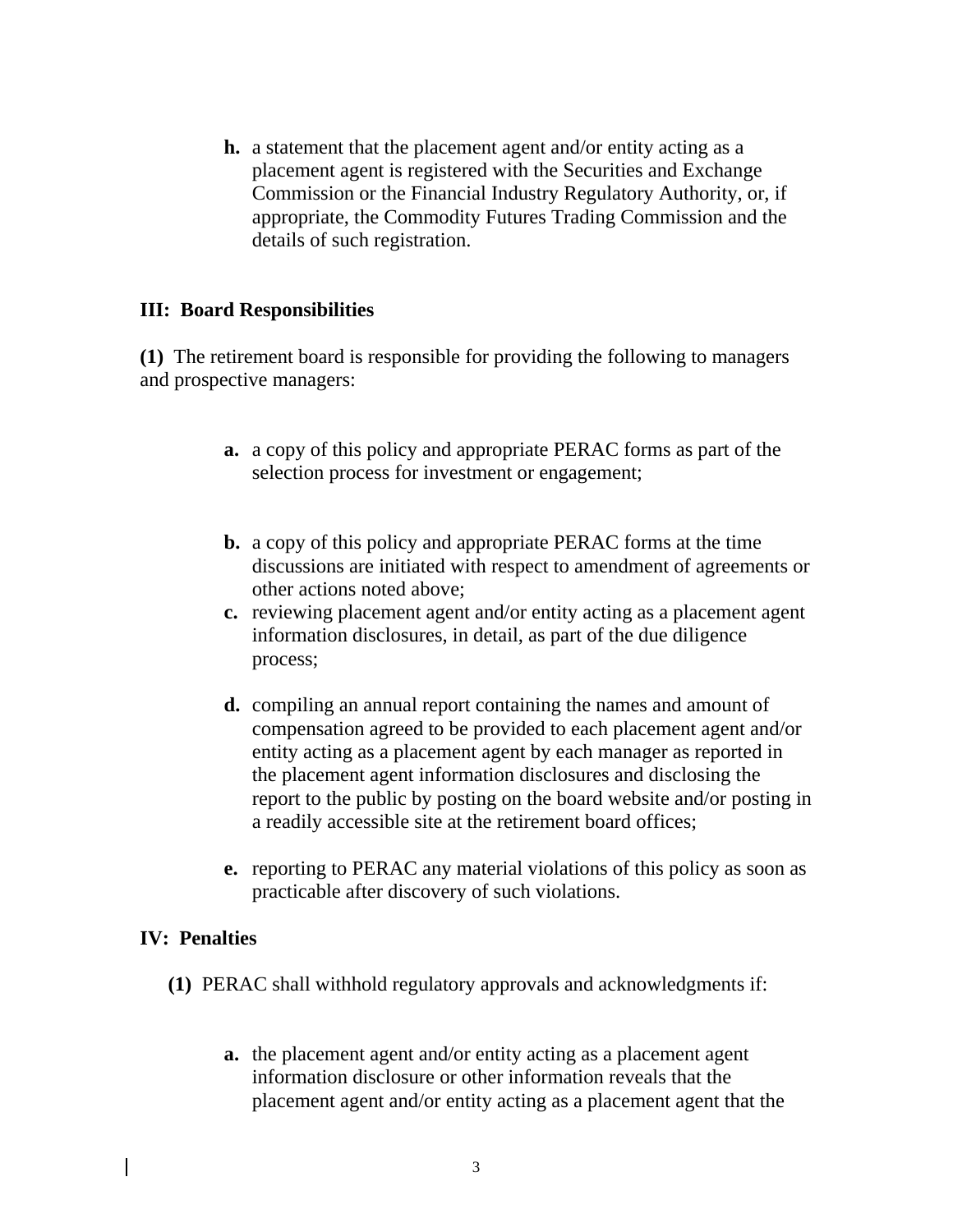manager has used is not registered with the Securities and Exchange Commission or the Financial Industry Regulatory Authority or, if appropriate, the Commodity Futures Trading Commission;

**b.** the placement agent and/or entity acting as a placement agent information disclosure or other information reveals that the placement agent does not possess three years experience in the investment field.

**(2)** PERAC shall prohibit any manager or placement agent from soliciting new investments from any board for a period to be determined by the Commission after the manager or placement agent has committed a material violation of this regulation.

# **V: Contract Terms**

**(1)** Each contract and amendment to an existing contract as of January 1, 2012 shall secure the agreement of the manager in the final written agreement between the board and the manager to provide the board with the following remedies in the event the manager knew or should have known of any material inaccuracy or omission in the placement agent information disclosure or any other violation of this policy:

- **a.** whichever is greater, the reimbursement of any management or advisory fees paid by the board for the prior two years or an amount equal to the amounts paid or promised to be paid to the placement agent as a result of the board investment;
- **b.** the authority to immediately terminate the investment management contract or other agreement with the manager without penalty, to withdraw without penalty from a limited partnership, limited liability company or other investment vehicle, or to cease making further capital contributions (and paying any fees on these recalled commitments) to the limited partnership, limited liability company or other investment vehicle without penalty; and,
- **c.** provisions requiring the manager to annually inform PERAC and the board of any arrangements in oral or in writing, for compensation or other benefit received or expected to be received by the manager or a related person from others in connection with the manager's services to the board or any other client, provisions requiring the manager to annually disclose to PERAC and the board any compensation, in whatever form, paid or expected to be paid,